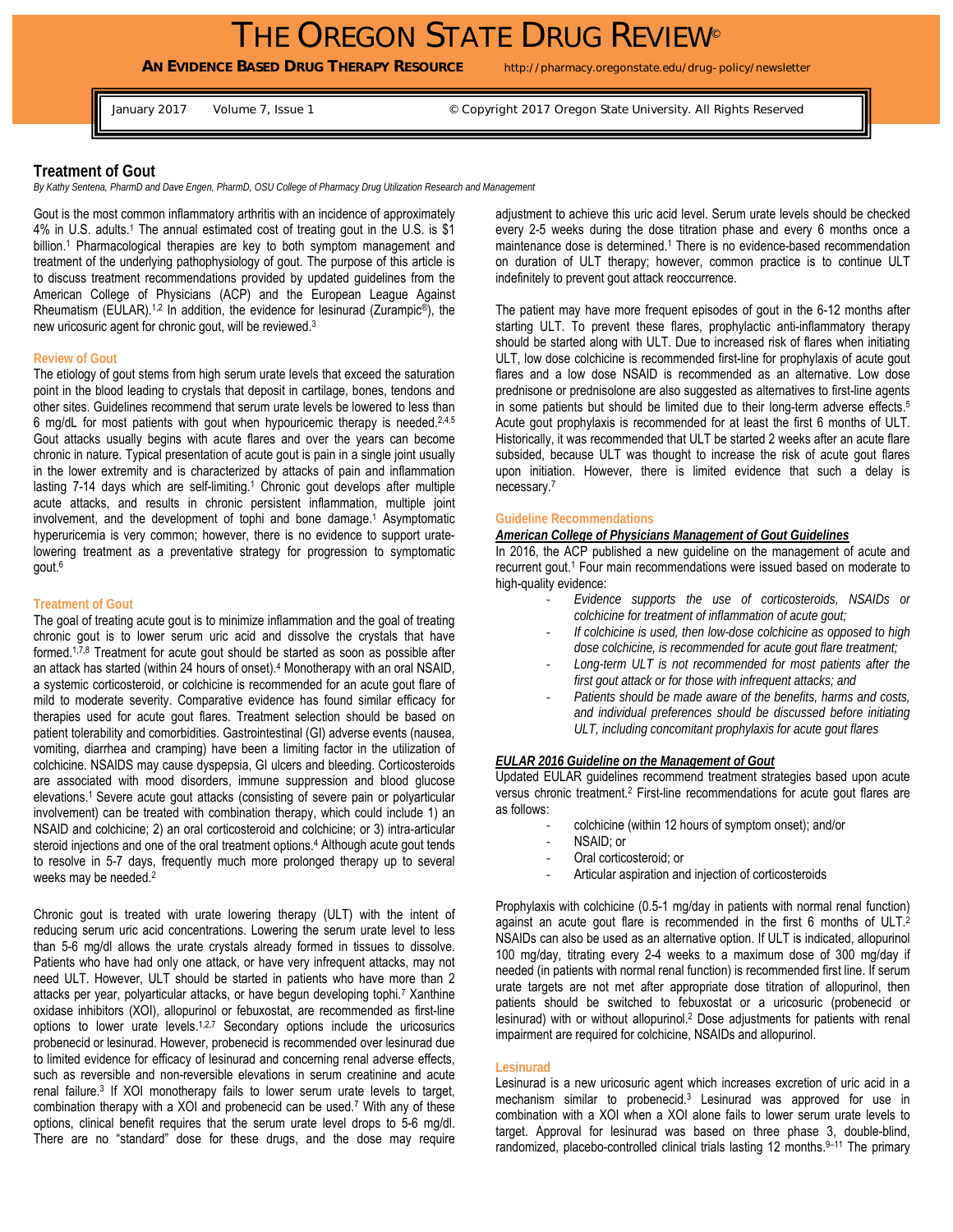endpoint was the proportion of subjects who had a serum uric acid level less than 5.0 mg/dL or 6.0 mg/dL. An additional study was initiated to investigate the efficacy and safety of lesinurad monotherapy, but this study was prematurely discontinued by the sponsor for concerns of renal-associated adverse events.<sup>10</sup>

# **Efficacy**

All three studies were conducted in adults between 22-82 years of age with hyperuricemia and gout diagnosis on a stable dose of a XOI. Patients had to have at least 2 gout flares in one year or less to be included. Patients with a creatinine clearance of less than 30 mL/minute were excluded and the majority of patients had normal renal function. All patients had the option to receive routine colchicine or NSAID of unknown doses with or without a proton pump inhibitor through month 5 for prevention of gout flares.9–11 Patients with significant cardiac disease or hepatic disease were excluded. The majority of patients enrolled in these trials were white males.

In one of the trials (n= 603 patients), individuals were randomized to daily allopurinol (≥300 mg or 200 mg for moderate renal dysfunction) plus one of the following: placebo, lesinurad 200 mg daily, or lesinurad 400 mg daily.9,11 In the lesinurad 200 mg arm, 54% of patients obtained the target serum urate level of less than 6 mg/dL compared to 28% in the placebo arm (relative risk [RR] 0.26; 95% CI 0.17 to 0.36; p<0.0001).<sup>9,11</sup> In the lesinurad 400 mg arm, 59% of patients obtained a serum urate level less than 6 mg/dL (RR 0.31 vs. placebo; 95% CI 0.22 to 0.41; p<0.0001).<sup>9,11</sup> However, the addition of lesinurad to allopurinol did not reduce gout flares versus allopurinol alone.

In a second study, 610 patients were randomized into similar arms as in the previous study.10,11 Serum urate levels were reduced to less than 6 mg/dL in 55% of patients in the lesinurad 200 mg arm, 67% of patients in the lesinurad 400 mg arm, and 23% of patients in the placebo arm (RR 0.32; 95% CI 0.23 to 0.41; p<0.0001 and RR 0.43; 95% CI 0.34 to 0.52; p<0.001 vs. placebo, respectively).10,11 Again, the addition of lesinurad to allopurinol did not reduce gout flares versus allopurinol alone.

In a small 12-month trial (n=324), lesinurad was combined with febuxostat 80 mg daily in patients with tophaceous gout.11 Patients were randomized to lesinurad 200 mg daily plus febuxostat, lesinurad 400 mg daily plus febuxostat or placebo plus febuxostat. At month 6, 57% of patients in the lesinurad 200 mg arm, 76% of patients in the lesinurad 400 mg arm and 47% of patients in the placebo arm achieved a serum urate level of less than 5 mg/dL (all used in combination with fubuxostat). The number of patients obtaining goal uric acid levels reached statistical significance in the 400 mg lesinurad group compared to placebo with an absolute risk reduction of 29% and a number needed to treat of 4.

### **Safety**

Adverse events associated with lesinurad were dose-related and most commonly upper respiratory tract infections, hypertension, headache and influenza. Overall, adverse events leading to discontinuation occurred in 9.4%, 6.3%, and 5.4% in the lesinurad 400 mg, lesinurad 200 mg, and placebo groups, respectively.11

More serious adverse events were identified in a safety review.12 Lesinurad was found to have higher rates of death, major adverse cardiac events (MACE), serious adverse events, and rates of serious and non-serious renal adverse events.11 Exposure-adjusted combined incidence of death for lesinurad arms were higher than placebo (0 for placebo; 5 [<1%] for lesinurad). The incidence of MACE were comparably low in the lesinurad 200 mg arm and placebo arm, but almost doubled in the lesinurad 400 mg arm with the majority of increased events attributed to nonfatal myocardial infarction.11 Blood pressure, cholesterol, and ECG findings appeared to be unaffected by lesinurad. The increased risk of adverse renal events was highest with lesinurad 400 mg daily but lesinurad 200 mg daily was similar to placebo. Increased serum creatinine was the most common adverse event leading to discontinuation in 1.8%, 0.8%, and 0.8% of the lesinurad 400 mg,

lesinurad 200 mg, and placebo arms, respectively.11 A FDA boxed warning identifies risk of acute renal failure with lesinurad, which is more common when used as monotherapy. Therefore, it is recommended that lesinurad only be used with a XOI.<sup>3</sup> Thestudieswere not designed to assess long-term safety data or to specifically identify the risk of MACE with lesinurad.

# **Conclusion**

Appropriate and timely management of gout is paramount due to the highly symptomatic nature of the disease. In the last decade new therapies have expanded the serum urate lowering options but have failed to show superiority to previously available agents. Updated guidelines reinforce previous recommendations of traditional gout therapies. Due to low quality evidence, lesinurad is recommended as an option only after other urate lowering therapies have failed to reduce serum urate levels and control gout flares. Based on a review of the evidence, the Oregon Health Plan (OHP) fee-for-service program supports use of NSAIDs as first-line treatment of acute gout flares and for prophylaxis of gout flare when initiating ULT.<sup>12</sup> Allopurinol is recommended firstline for urate lowering therapy when indicated for chronic gout.

*Peer Reviewed By: Stephen Campbell, MD, former Rheumatologist for Providence Medical Group and Abby Frye,* Pharm D, BCACP, Clinical Pharmacy Specialists, Primary Care, Providence Medical Group

#### References:

- 1. Qaseem A, Harris RP, Forciea MA, Clinical Guidelines Committee of the American College of Physicians. Management of Acute and Recurrent Gout: A Clinical Practice Guideline From the American College of Physicians. *Ann Intern Med*. November 2016. doi:10.7326/M16-0570.
- 2. Richette P, Doherty M, Pascual E, et al. 2016 updated EULAR evidence-based recommendations for the management of gout. *Ann Rheum Dis*. July 2016:annrheumdis-2016-209707. doi:10.1136/annrheumdis-2016-209707.
- 3. Zurampic (lesinurad) [Prescribing Information]. Wilmington, DE: AstraZeneca.
- 4. Khanna D, Khanna PP, Fitzgerald JD, et al. 2012 American College of Rheumatology guidelines for management of gout. Part 2: therapy and antiinflammatory prophylaxis of acute gouty arthritis. *Arthritis Care Res (Hoboken)*. 2012;64(10):1447-1461. doi:10.1002/acr.21773.
- 5. Neogi T, Jansen TLTA, Dalbeth N, et al. 2015 Gout classification criteria: an American College of Rheumatology/European League Against Rheumatism collaborative initiative. *Ann Rheum Dis*. 2015;74(10):1789- 1798.doi:10.1136/annrheumdis-2015-208237.
- 6. Qaseem A, Wilt TJ, Weinberger SE, et al. Diagnosis and management of stable chronic obstructive pulmonary disease: a clinical practice guideline update from the American College of Physicians, American College of Chest Physicians, American Thoracic Society, and European Respiratory Society. *Ann Intern Med*. 2011;155(3):179-191. doi:10.1059/0003-4819-155-3-201108020-00008.
- 7. Khanna D, Fitzgerald JD, Khanna PP, et al. 2012 American College of Rheumatology guidelines for management of gout. Part 1: systematic nonpharmacologic and pharmacologic therapeutic approaches to hyperuricemia. *Arthritis Care Res (Hoboken)*. 2012;64(10):1431-1446. doi:10.1002/acr.21772.
- 8. Jordan KM, Cameron JS, Snaith M, et al. British Society for Rheumatology and British Health Professionals in Rheumatology guideline for the management of gout. *Rheumatology (Oxford)*. 2007;46(8):1372-1374. doi:10.1093/rheumatology/kem056a.
- Saag KG, Fitz-Patrick D, Kopicko J, et al. Lesinurad Combined With Allopurinol: A Randomized, Double-Blind, Placebo-Controlled Study in Gout Patients With an Inadequate Response to Standard-of-Care Allopurinol (a US-Based Study). *Arthritis & Rheumatology (Hoboken, NJ)*. 2017;69(1):203-212. doi:10.1002/art.39840.
- 10. Bardin T, Keenan RT, Khanna PP, et al. Lesinurad in combination with allopurinol: a randomised, double-blind, placebo-controlled study in patients with gout with inadequate response to standard of care (the multinational CLEAR 2 study). *Ann Rheum Dis*. November 2016. doi:10.1136/annrheumdis-2016- 209213.
- 11. Lesinurad Summary Review. US Food and Drug Administration Center for Drug Evaluation and Research. http://www.accessdata.fda.gov/drugsatfda\_docs/nda/2015/207988 Orig1s000SumR.pdf. Accessed April 7, 2016.



Oregon DUR Board Newsletter Produced by OSU COLLEGE of PHARMACY DRUG USE RESEARCH & MANAGEMENT Managing Editor: Kathy Sentena sentenak@ohsu.edu